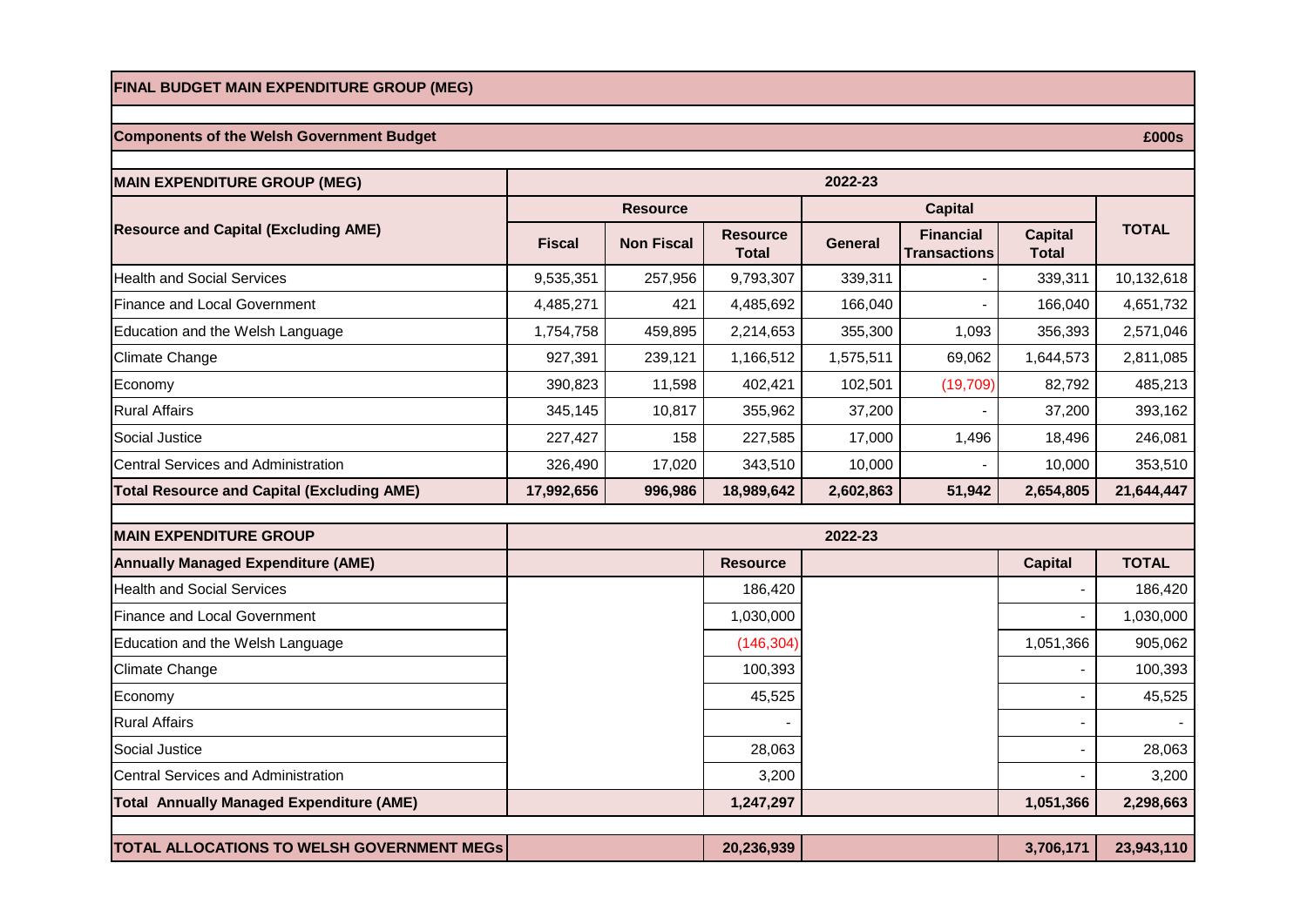## **FINAL BUDGET MAIN EXPENDITURE GROUP (MEG)**

# **Components of the Welsh Government Budget**

| <b>MAIN EXPENDITURE GROUP (MEG)</b>               | 2023-24       |                   |                                 |                |                                         |                                |              |
|---------------------------------------------------|---------------|-------------------|---------------------------------|----------------|-----------------------------------------|--------------------------------|--------------|
| <b>Resource and Capital (Excluding AME)</b>       |               | <b>Resource</b>   |                                 | <b>Capital</b> |                                         |                                |              |
|                                                   | <b>Fiscal</b> | <b>Non Fiscal</b> | <b>Resource</b><br><b>Total</b> | <b>General</b> | <b>Financial</b><br><b>Transactions</b> | <b>Capital</b><br><b>Total</b> | <b>TOTAL</b> |
| <b>Health and Social Services</b>                 | 9,818,885     | 257,956           | 10,076,841                      | 375,000        |                                         | 375,000                        | 10,451,841   |
| <b>Finance and Local Government</b>               | 4,577,256     | 421               | 4,577,677                       | 223,889        |                                         | 223,889                        | 4,801,566    |
| Education and the Welsh Language                  | 1,769,483     | 488,480           | 2,257,963                       | 360,300        | 12,477                                  | 372,777                        | 2,630,740    |
| <b>Climate Change</b>                             | 916,391       | 239,121           | 1,155,512                       | 1,631,008      | 26,770                                  | 1,657,778                      | 2,813,290    |
| Economy                                           | 404,984       | 11,598            | 416,582                         | 108,016        | (1,829)                                 | 106,187                        | 522,769      |
| <b>Rural Affairs</b>                              | 408,145       | 10,817            | 418,962                         | 37,200         |                                         | 37,200                         | 456,162      |
| Social Justice                                    | 122,527       | 158               | 122,685                         | 17,000         | 494                                     | 17,494                         | 140,179      |
| Central Services and Administration               | 329,490       | 17,020            | 346,510                         | 10,000         |                                         | 10,000                         | 356,510      |
| <b>Total Resource and Capital (Excluding AME)</b> | 18,347,161    | 1,025,571         | 19,372,732                      | 2,762,413      | 37,912                                  | 2,800,325                      | 22,173,057   |
| <b>MAIN EXPENDITURE GROUP</b>                     |               |                   |                                 | 2023-24        |                                         |                                |              |
| <b>Annually Managed Expenditure (AME)</b>         |               |                   | <b>Resource</b>                 |                |                                         | <b>Capital</b>                 | <b>TOTAL</b> |
| <b>Health and Social Services</b>                 |               |                   | 190,257                         |                |                                         |                                | 190,257      |
| <b>Finance and Local Government</b>               |               |                   | 1,121,000                       |                |                                         |                                | 1,121,000    |
| Education and the Welsh Language                  |               |                   | (129, 589)                      |                |                                         | 1,161,411                      | 1,031,822    |
| <b>Climate Change</b>                             |               |                   | 124,448                         |                |                                         |                                | 124,448      |
| Economy                                           |               |                   | 45,525                          |                |                                         |                                | 45,525       |
| <b>Rural Affairs</b>                              |               |                   |                                 |                |                                         |                                |              |
| Social Justice                                    |               |                   | 26,045                          |                |                                         |                                | 26,045       |
| Central Services and Administration               |               |                   | 3,200                           |                |                                         |                                | 3,200        |
| <b>Total Annually Managed Expenditure (AME)</b>   |               |                   | 1,380,886                       |                |                                         | 1,161,411                      | 2,542,297    |

 **£000s**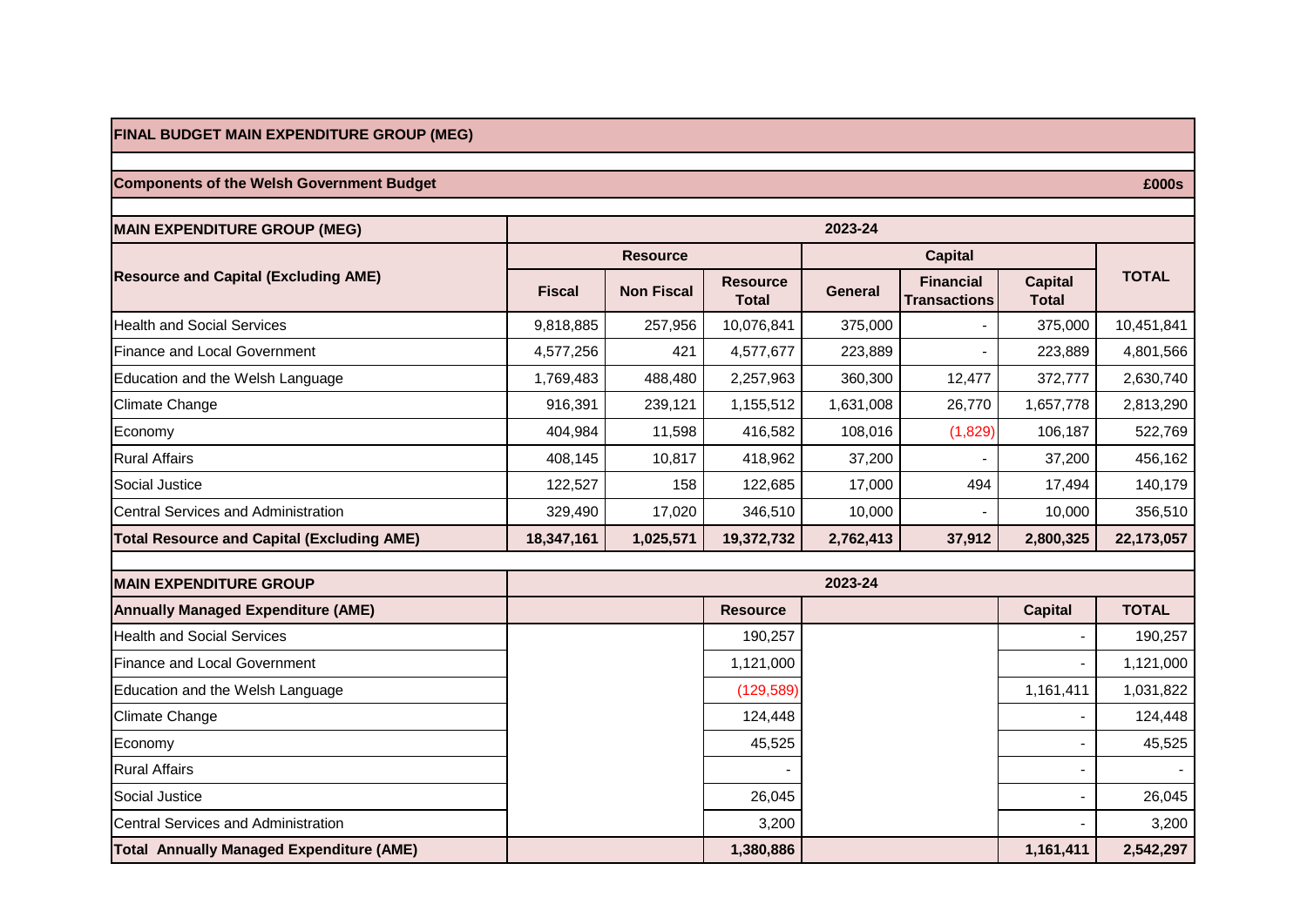| <b>TOTAL ALLOCATIONS TO WELSH GOVERNMENT MEGS</b> | 20,753,618 | 3.961.736 | 24,715,354 |
|---------------------------------------------------|------------|-----------|------------|
|                                                   |            |           |            |

## **FINAL BUDGET MAIN EXPENDITURE GROUP (MEG)**

### **Components of the Welsh Government Budget**

**MAIN EXPENDITURE GROUP (MEG) Fiscal | Non Fiscal | Resource Total General Financial Transactions Capital Total**  Health and Social Services 2000 2000 10,036,624 10,036,624 257,956 10,294,580 395,000 10,689,000 10,689,580 Finance and Local Government 1 1 4.689,912 421 4.690.333 223.891 - 223.891 223.891 4.914.224  $\vert$ Education and the Welsh Language  $\vert$  1,806,983  $\vert$  514,811  $\vert$  2,321,794  $\vert$  360,300  $\vert$  359,614 2,681,408 Climate Change 938,391 | 239,121 | 1,177,512 | 1,596,956 | 8,437 | 1,605,393 | 2,782,905 Economy 11,598 | 432,688 | 111,016 | (29,408)| 81,608 | 514,296 Rural Affairs | 430,145 | 10,817 | 440,962 | 37,000 | - | 37,000 | 477,962 Social Justice 125,527 158 125,685 17,000 (42) 16,958 142,643 Central Services and Administration 330,490 17,020 347,510 10,000 - 10,000 357,510 **Total Resource and Capital (Excluding AME) 18,779,162 1,051,902 19,831,064 2,751,163 (21,699) 2,729,464 22,560,528 2024-25 Resource and Capital (Excluding AME) Resource Capital Capital TOTAL** 

| <b>MAIN EXPENDITURE GROUP</b>             |                 | 2024-25        |              |
|-------------------------------------------|-----------------|----------------|--------------|
| <b>Annually Managed Expenditure (AME)</b> | <b>Resource</b> | <b>Capital</b> | <b>TOTAL</b> |
| Health and Social Services                | 127,172         |                | 127,172      |
| Finance and Local Government              | 1,148,000       |                | 1,148,000    |
| Education and the Welsh Language          | (163, 720)      | 1,277,302      | 1,113,582    |
| Climate Change                            | 4,740           |                | 4,740        |
| Economy                                   | 45,525          |                | 45,525       |
| <b>Rural Affairs</b>                      |                 |                |              |
| Social Justice                            | 26,045          |                | 26,045       |

 **£000s**